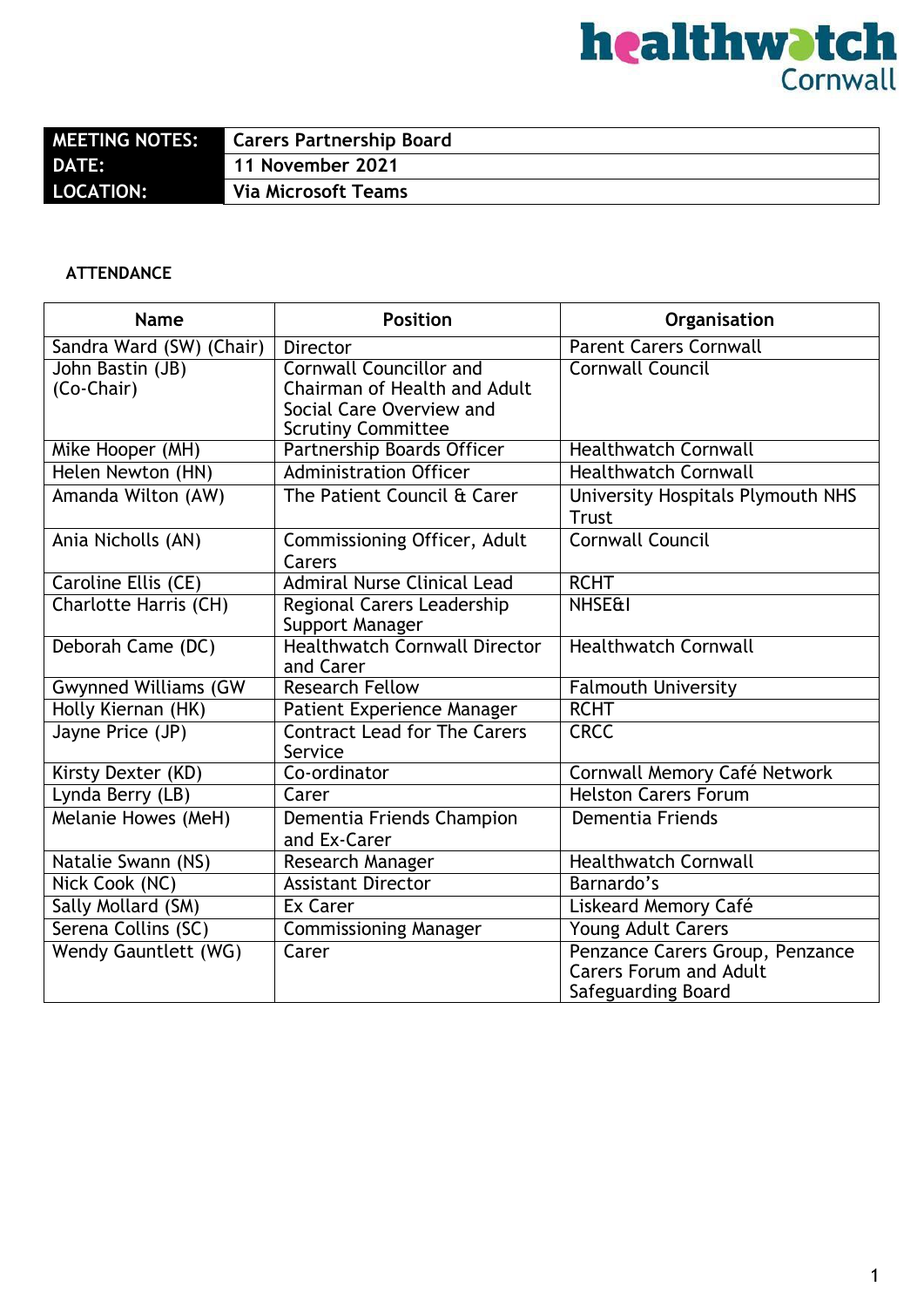

### **APOLOGIES**

| <b>Name</b>              | <b>Position</b>                                         | Organisation                                                        |
|--------------------------|---------------------------------------------------------|---------------------------------------------------------------------|
| <b>Alison Bartlett</b>   | Social Director                                         | <b>CPFT</b>                                                         |
| Andy Fox                 | <b>Carers Lead, Cornwall</b><br><b>Foundation Trust</b> | <b>CPFT</b>                                                         |
| <b>Bernie DeLord</b>     | <b>Director</b>                                         | Promas Caring for People CIC                                        |
| <b>Bryony Quick</b>      | Quality Improvement Officer                             | NHSE/I                                                              |
| <b>Carly Ellicott</b>    | Service Coordinator (Project<br>Worker)                 | Barnardo's                                                          |
| <b>Claire Jukes</b>      | Patient Services Manager and<br><b>Carers Lead</b>      | <b>Plymouth NHS Trust</b>                                           |
| <b>Claire Martin</b>     | <b>Deputy Director of Nursing</b>                       | <b>KCCG</b>                                                         |
| Gordon Lancaster         | <b>Carer &amp; Treasurer</b>                            | <b>Liskeard Memory Cafe</b>                                         |
| Jenny Tarvit             | <b>Director</b>                                         | Promas Caring for People CIC                                        |
| Kim O'Keefe              | Director of nursing and allied<br>health professionals  | <b>Cornwall Partnership NHS Foundation</b><br><b>Trust</b>          |
| Liz Pagett               | Ex-Carer                                                |                                                                     |
| Michaela Brewer          | Patient Engagement Manager                              | <b>RCHT</b>                                                         |
| Neil Lindsay             | Ex-Carer                                                | <b>Wadebridge Carers Forum and Trust</b><br><b>Carers Committee</b> |
| <b>Nigel Cox</b>         | <b>Partner in The Carers Service</b>                    | Barnardo's                                                          |
| Nikki Taylor             | Programme Manager                                       | South West Academic Health Science<br><b>Network</b>                |
| <b>Pauline Hardinges</b> | Ex-Carer                                                | Liskeard Memory Café                                                |
| <b>Sgt Flo Linscott</b>  | <b>Diverse Communities Team</b><br>Lead (Cornwall)      | Devon & Cornwall Police                                             |
| <b>Stacey Sleeman</b>    |                                                         | <b>Cornwall Council</b>                                             |
| Susan Butterfield        | Carer                                                   |                                                                     |
| <b>Tess Dean</b>         | Senior Administrator                                    | Barnardo's                                                          |
| <b>Theresa Court</b>     | <b>Advice Services Manager</b>                          | <b>DisAbility Cornwall</b>                                          |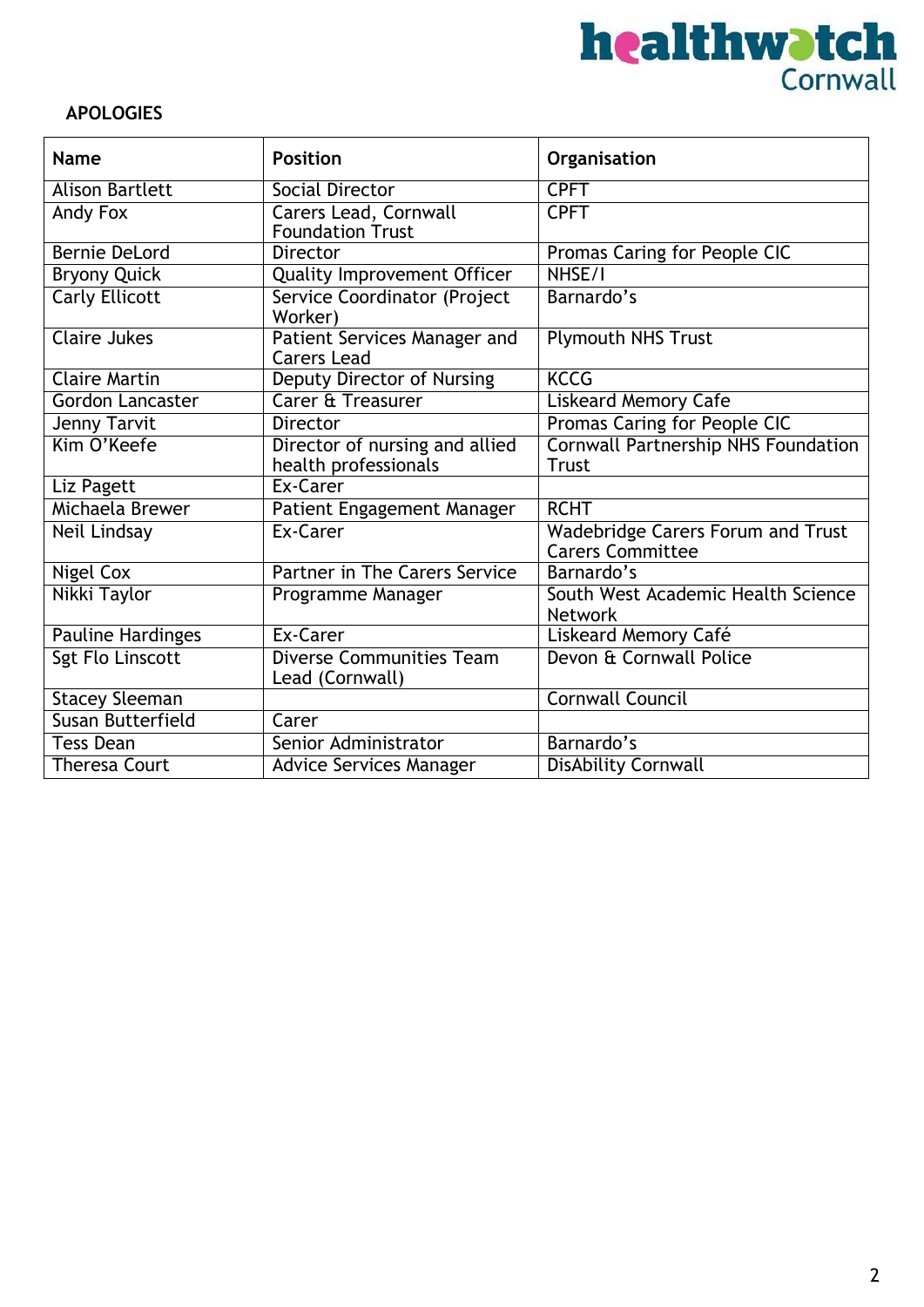

#### **ACTION LOG**

| <b>Meeting</b> | <b>ACTIONS CARRIED FORWARD</b>                                                                                     | <b>RESPONSIBLE</b> | <b>STATUS</b> |
|----------------|--------------------------------------------------------------------------------------------------------------------|--------------------|---------------|
| 11/11/21       | Discuss promotion of the Carers Passport with MB.                                                                  | <b>JP</b>          | Incomplete    |
| 11/11/21       | Share details of carers passports and emergency cards<br>with WG for distribution to those without digital access. | <b>JP</b>          | Incomplete.   |
| 11/11/21       | Liaise with the advice line and website team regarding<br>engagement opportunities.                                | JP                 | Incomplete.   |
| 11/11/21       | Share information on how to sign up for the newsletter.                                                            | <b>JP</b>          | Incomplete.   |
| 11/11/21       | Meet with Carers Forum reps.                                                                                       | <b>MH</b>          | Incomplete.   |
| 11/11/21       | Representative from Age UK requested to attend the<br>next meeting                                                 | JP                 | Incomplete.   |
| 11/11/21       | NC to provide Parent Carers Cornwall with a statement<br>to be shared re the new contract and eligibility.         | <b>NC</b>          | Incomplete.   |
| 11/11/21       | JP to share more information on the new service and<br>comms with the Parent Carer Council.                        | <b>JP</b>          | Incomplete.   |
| 11/11/21       | Share new strategies at earliest opportunity.                                                                      | AN                 | Incomplete.   |
| 11/11/21       | Share details of Carer Experience of Hospital Discharge<br>Project.                                                | <b>MH</b>          | Complete.     |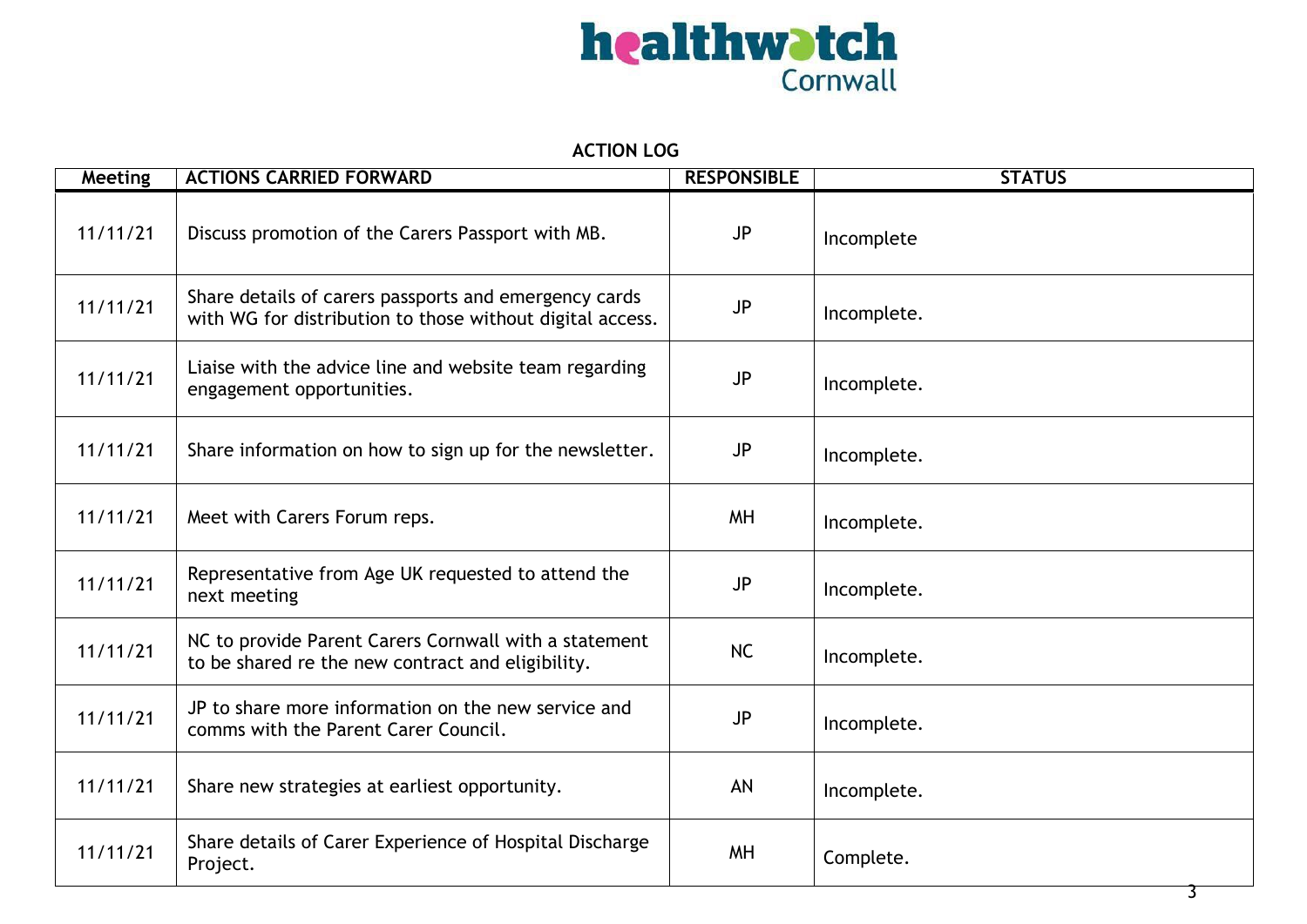

| 11/11/21             | Circulate new carers and assessment figures, Trust<br>Carers Group update, at earliest opportunity.                                                 | <b>MH</b> | Complete.                                                                                                               |
|----------------------|-----------------------------------------------------------------------------------------------------------------------------------------------------|-----------|-------------------------------------------------------------------------------------------------------------------------|
| 11/11/21             | Falmouth University Research Project update to next<br>meeting.                                                                                     | GW        | Incomplete.                                                                                                             |
| 11/11/21             | CE to investigate.                                                                                                                                  |           |                                                                                                                         |
| 19/08/21             | BQ to investigate.                                                                                                                                  |           |                                                                                                                         |
| 13/05/21             | Revisit when AM replacement is in post.                                                                                                             | <b>CE</b> | Incomplete.                                                                                                             |
| 11/02/21             | Could summary care notes could be shared with out of<br>county hospitals too, especially Derriford. Investigate<br>and email MH/NK for circulation. |           |                                                                                                                         |
| 11/11/21<br>19/08/21 | Ensure that the Board receives updates on the<br>Identifying Carers Needs Project.                                                                  | AN        | Ongoing                                                                                                                 |
| 19/08/21             | Update on the work currently being undertaken at<br>Derriford for carers.                                                                           | CJ        | Offer from CJ following 13/05/21 meeting.<br>Item deferred to 11/11/21 meeting.<br>Item deferred to first 2022 meeting. |
| 07/11/19             | Request proposals for suitable alternative venues for<br>CPB meetings.<br>Board members to email suggestions for alternative                        | <b>MH</b> | Deferred due to Covid-19 restrictions.                                                                                  |
| 01/08/19             | meeting places to:<br>partnershipboards@healthwatchcornwall.co.uk                                                                                   |           |                                                                                                                         |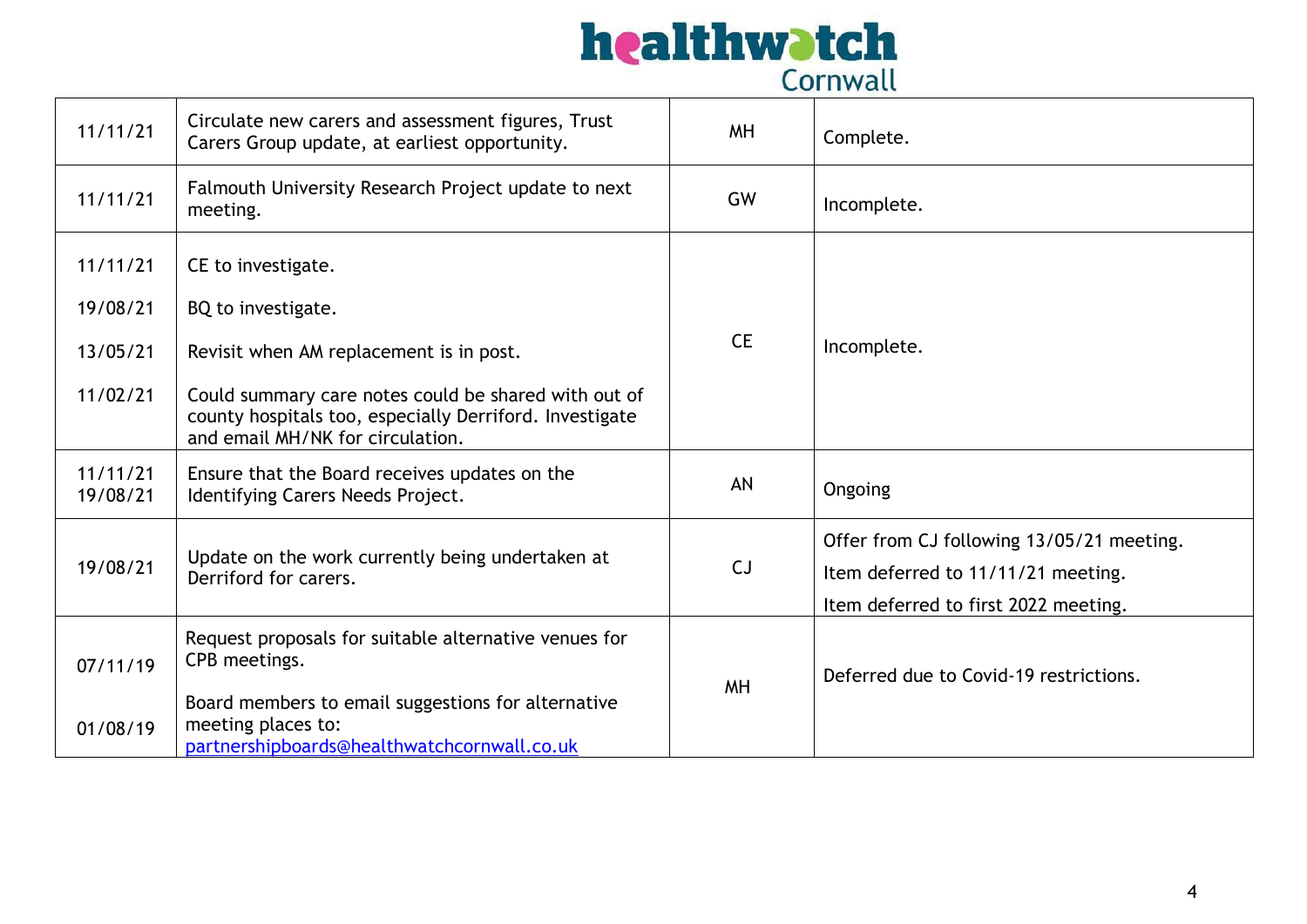|                | Item                                                                                                                                                                                                                                                                                                                                                                                                                            | <b>Action</b>                  |
|----------------|---------------------------------------------------------------------------------------------------------------------------------------------------------------------------------------------------------------------------------------------------------------------------------------------------------------------------------------------------------------------------------------------------------------------------------|--------------------------------|
| 1              | <b>Teams Guidance and Meeting Etiquette</b>                                                                                                                                                                                                                                                                                                                                                                                     |                                |
|                | SW opened the meeting and reminded everyone of meeting<br>etiquette, asking that participation be constructive and respectful<br>at all times.                                                                                                                                                                                                                                                                                  |                                |
|                | SW introduced the new co-Chair, Councillor John Bastin, Cornwall<br>Councillor for Constantine, Mabe and Mawnan and the Chair of the<br>Health and Adult Social Care Overview and Scrutiny Committee. He<br>has over 30 years experience in nurse education, working with<br>nurses, midwifes, and junior doctors and also has a background in<br>medical scientist. He has lived experience of caring for his<br>disabled son. |                                |
|                | Charlotte Harris also joined the group from NHS England and NHS<br>Improvement, replacing Abby Mulla.                                                                                                                                                                                                                                                                                                                           |                                |
| $\overline{2}$ | Minutes of the Meeting Held on 19 August                                                                                                                                                                                                                                                                                                                                                                                        |                                |
|                | The minutes of the previous meeting were agreed as an accurate<br>record.                                                                                                                                                                                                                                                                                                                                                       |                                |
|                | Everyone was reminded that it was National Carers Rights Day 2021<br>on 25 November, aimed at ensuring that carers were aware of<br>their rights and that they knew where to get help and support, and<br>to raise awareness of the needs of carers. There was also a<br>campaign for Carers Allowance to be increased in line with the<br>uplift in the National living wage                                                   |                                |
|                | Everyone was encouraged to take part in the unpaid carers survey.                                                                                                                                                                                                                                                                                                                                                               |                                |
| 4              | <b>Actions from Previous Meetings</b>                                                                                                                                                                                                                                                                                                                                                                                           |                                |
|                | Summary Care notes being shared with out of county hospitals                                                                                                                                                                                                                                                                                                                                                                    | CH to                          |
|                | CH would follow the matter up.                                                                                                                                                                                                                                                                                                                                                                                                  | investigate and<br>report back |
|                | <b>Adult Carers Strategy 2020-2025</b>                                                                                                                                                                                                                                                                                                                                                                                          |                                |
|                | Cornwall Council's Cabinet had agreed the Strategy at its meeting<br>held on 22 September.                                                                                                                                                                                                                                                                                                                                      |                                |
|                | AN had decided not to include the minute from the 19 August CPB<br>meeting within the Cabinet report but had added a note to say<br>that the Strategy had been supported by the Board. She provided<br>confirmation that the Strategy would be available in word format<br>which could be printed in black and white, adding that the Council                                                                                   |                                |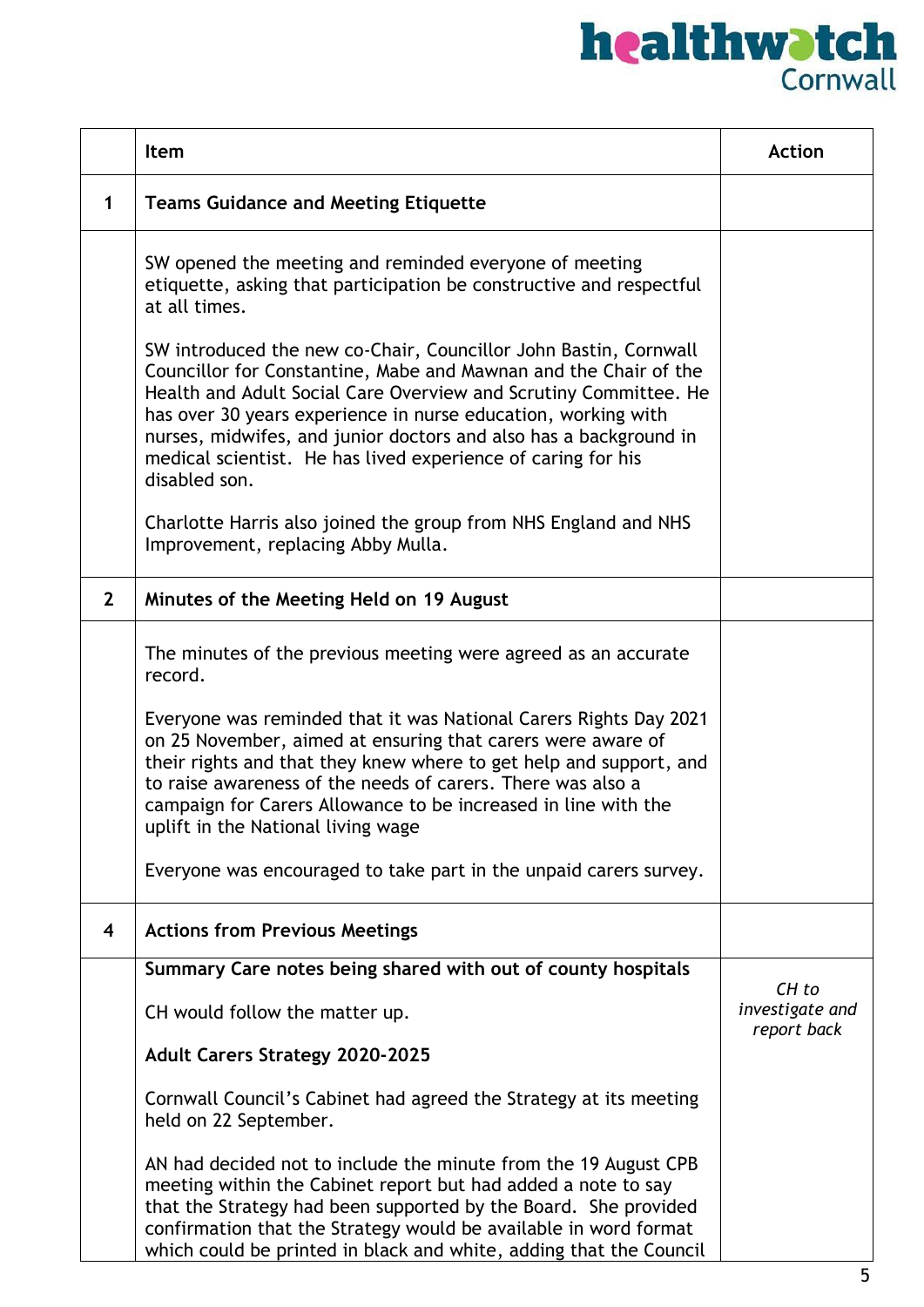

|   | always had the disclaimer that different formats could be<br>requested and that she had therefore felt it unnecessary for the<br>Board's recommendation with regard to accessibility and<br>inclusivity to be included.                                                                                                                                                                                                                                                                                  |                                                                              |
|---|----------------------------------------------------------------------------------------------------------------------------------------------------------------------------------------------------------------------------------------------------------------------------------------------------------------------------------------------------------------------------------------------------------------------------------------------------------------------------------------------------------|------------------------------------------------------------------------------|
|   | <b>Identifying Carers Needs Project</b>                                                                                                                                                                                                                                                                                                                                                                                                                                                                  |                                                                              |
|   | This Cornwall Council project had been put on hold. AN would<br>update later in the meeting.                                                                                                                                                                                                                                                                                                                                                                                                             |                                                                              |
|   | <b>Derriford LD Team Update</b>                                                                                                                                                                                                                                                                                                                                                                                                                                                                          |                                                                              |
|   | CJ would update at the next meeting.                                                                                                                                                                                                                                                                                                                                                                                                                                                                     | CJ to update the<br>next meeting                                             |
|   | <b>Derriford Autism Service</b>                                                                                                                                                                                                                                                                                                                                                                                                                                                                          |                                                                              |
|   | KCCG had confirmed its funding contribution for the childrens<br>Autism service for one year. The service would continue for the<br>next three years and recruitment was underway to replace Kate<br>Bamforth, Autism Spectrum Lead Nurse.                                                                                                                                                                                                                                                               |                                                                              |
|   | <b>Changing Places</b>                                                                                                                                                                                                                                                                                                                                                                                                                                                                                   |                                                                              |
|   | This project was now complete. Feedback as to the locations of<br>the facilities would be sought.                                                                                                                                                                                                                                                                                                                                                                                                        |                                                                              |
| 5 | <b>Update on the Informal Carers Support Service</b>                                                                                                                                                                                                                                                                                                                                                                                                                                                     |                                                                              |
|   | MH reminded the meeting that one of the key roles of the Carers<br>Partnership Board was to scrutinise the implementation of the<br><b>Informal Carers Service</b>                                                                                                                                                                                                                                                                                                                                       |                                                                              |
|   | Jayne Price shared a tabular report detailing progress made<br>against the contractual obligations of the service. Full details can<br>be viewed within the agenda filed with these minutes on the<br>Healthwatch Cornwall website (Link).                                                                                                                                                                                                                                                               |                                                                              |
|   | JP reported that the new carers passport was now live and could<br>be accessed through the Cornwall Carers website. Note: Following<br>the meeting it was acknowledged that this information was<br>incorrect. Due to a technical hitch, the Emergency Carers Card<br>application went live on the website on 24 November. The Carers<br>passport & Emergency Carers Card would be on the same card and<br>more detail about the passport and benefits of it would be added<br>to the website very soon. |                                                                              |
|   | More promotion needed to be undertaken and JP would discuss<br>further with Michaela Brewer, Engagement Manager<br>Patient + Family Experience Team, RCHT                                                                                                                                                                                                                                                                                                                                                | JP to discuss<br>promotion of the<br><b>Carers Passport</b><br>with Michaela |
|   | AW asked whether promotion could be shared with Derriford as a<br>high proportion of patients from East Cornwall accessed Derriford                                                                                                                                                                                                                                                                                                                                                                      |                                                                              |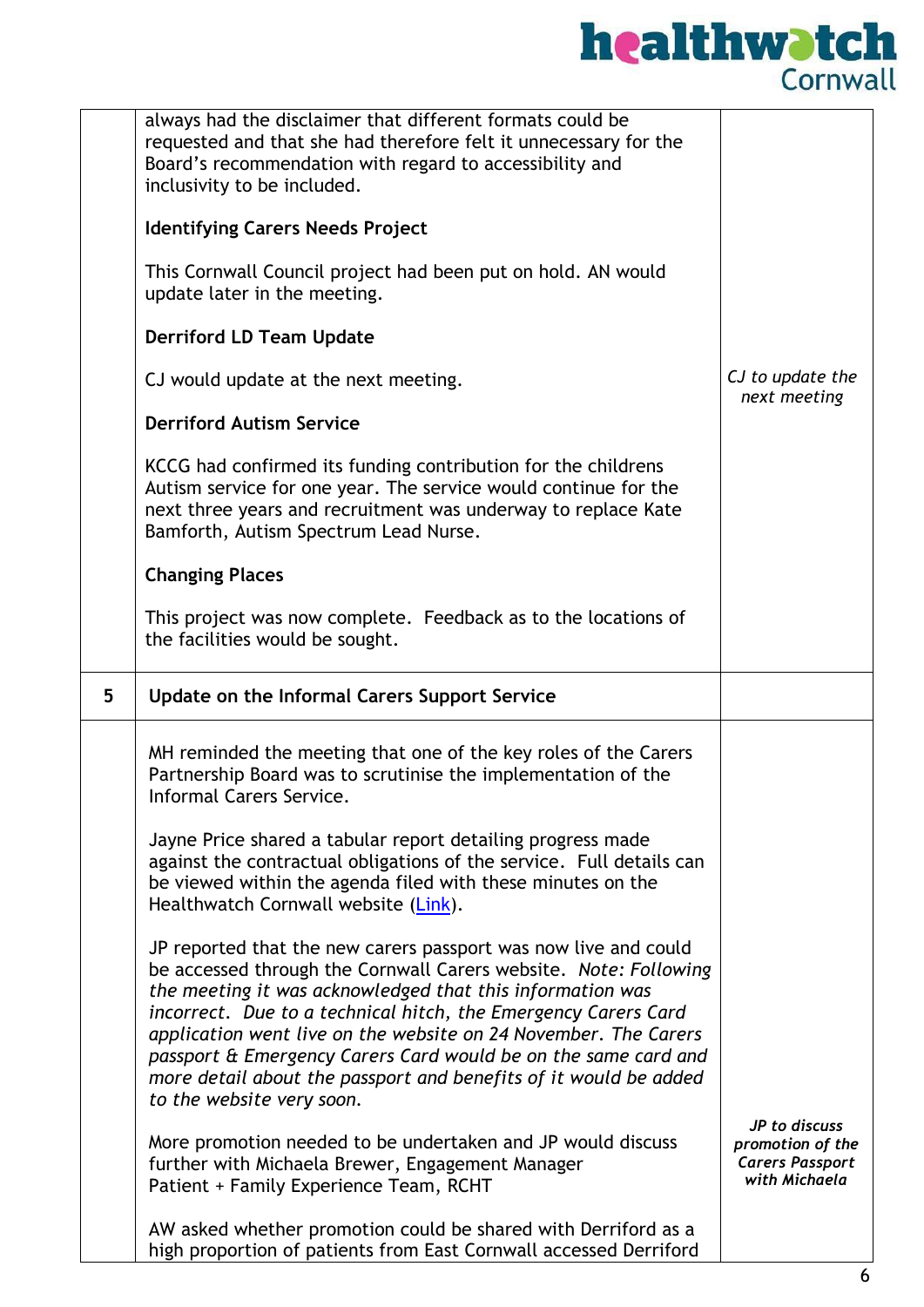### healthwatch Cornwall

Hospital. HK advised that Cornwall Foundation Trust needed to ratify everything before it was promoted. The Patient Experience Group was meeting the following week, after which details could be finalised. WG queried how the passports and emergency cards would be circulated to groups. JP advised that application forms etc., were on the Cornwall Carers website but she would arrange for information to be sent to WG for anybody who did not have digital access. Nick Cook from Barnardo's would be running the service provision for young adult carers. JP updated that there were a number of conversations underway regarding carer forums, and whether people would prefer a peer support group rather than the current forum structure. The team were looking at how they could support those groups to become established through grants etc, offering advice on governance and signposting for individuals into existing groups. SW expressed concern that the information within the report was vague and the existing forums remained nervous about how they would progress. She would like more detail to be provided. JP added that the carer forums were progressing. Cornwall Carers were working with individual groups and individuals within those groups to discuss what the change might look like and to gain an understanding of what support the groups needed from Cornwall Carers to transition into the new phase. Some groups had said they wanted to be more of a carer support group while others would like their existing forum to continue. Cornwall Carers were being flexible in working with existing groups to help them move forward in a way that worked for them. There had been questions raised about the change and the need to move to a different model, with people largely content with the response that it was not part of Cornwall Carers commissioned responsibility but that they wanted to offer support for people to be able to continue their forums if they chose to. DC queried who Cornwall Carers were speaking with as not all carers were involved in forum networks. JP advised that they had done a lot of engagement - through their website and through links, networks and existing peer support groups that engaged with the service. Social media had been used to let people know that those conversations were happening. DC was concerned that she had not been aware of any of the work and asked for a more focused update at the next meeting to fully understand. JP noted that there were opportunities for people to receive *JP to send information to WG JP to liaise with*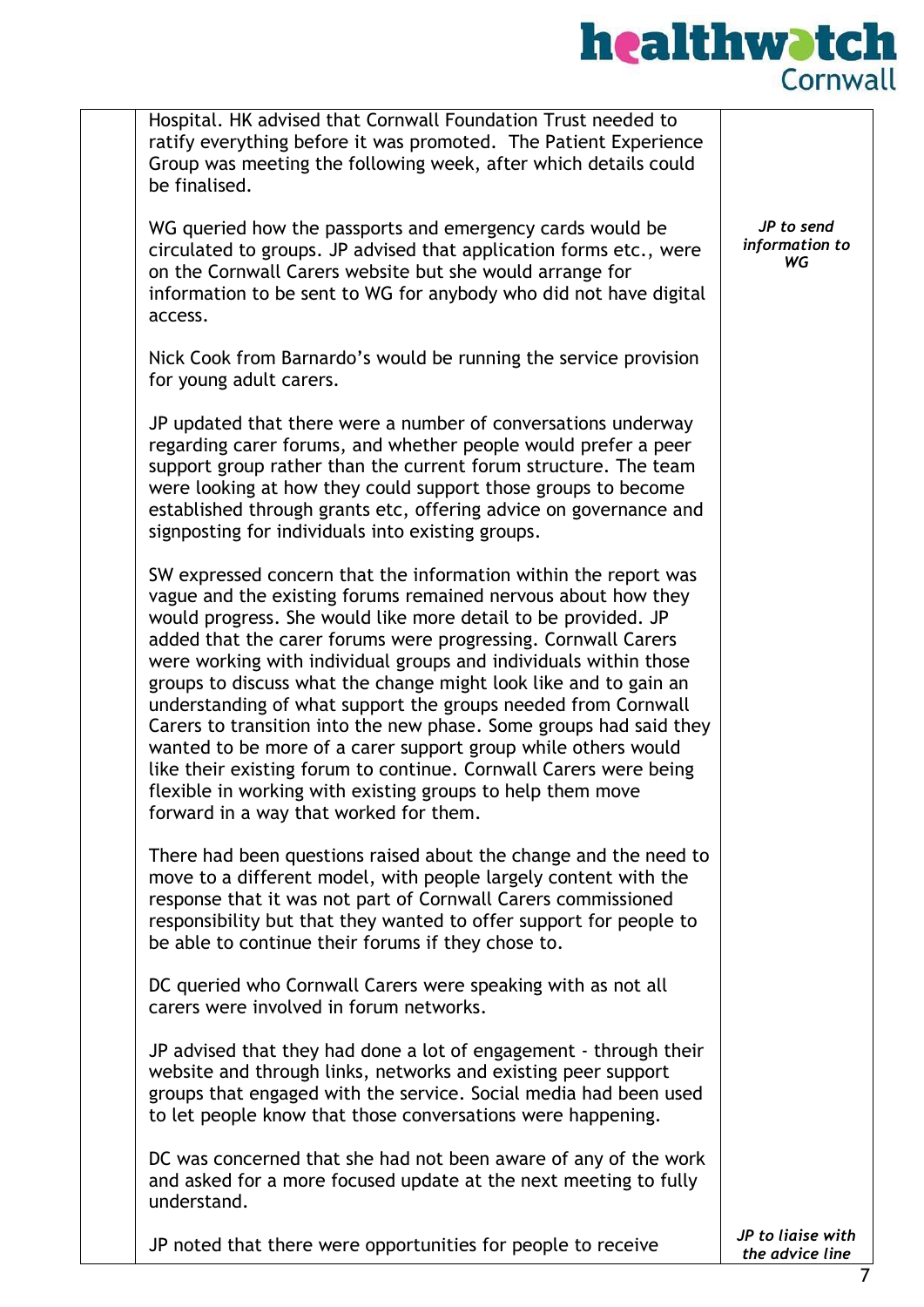### healthwatch Cornwall

newsletters and updates and it was important for them to be able to engage and shape the communication going forward. JP would liaise with the advice line and website teams so that people were aware where there were opportunities for engagement. JP would circulate details of how people could sign up to the newsletter. LB had received feedback expressing concern about the organisation of venues and who would represent Cornwall Carers/the professionals at the Carers Forum and provide information as they did not necessarily have the required information to run the meetings. JP offered to attend meetings in whatever capacity was required. They did not have the accountability to organise and facilitate the meetings but could support the Forums to be able to continue to the point where they were able to do that themselves. WG noted that very few people attended Forums whereas they were happy to attend group meetings. JP suggested that Cornwall Carers would be happy to attend group meetings if that is where the audience was likely to be. SW suggested that the way forward may be to combine the carers group and the forum. Some carers had asked what mechanism would be used to feed back to Healthwatch Cornwall if forums did not exist. MH noted that if the Carers Service provide the forums with the information it could be disseminated among the attendees. Any issues that become wider, as opposed to isolated issues, could be referred to the Board. SC asked about the reorganisation of the Partnership Board as that links with the future of forums. MH said that the lack of success of forums in recent years had meant that information was not effectively gathered or fed through to the CPB. The restructure of the Boards was planned for the end of March 2020 but the Covid pandemic made that impossible as the recruitment process would not have been fair and open to all. Healthwatch Cornwall were in constant dialogue with Council Commissioners with regard to best future fit and progression of the restructure post-Covid. Healthwatch Cornwall had internal systems to ensure issues raised by carers both through the Board and direct to the organisation were recorded to ensure that common themes could be identified. AN added that it was the Council's intention to commission services that were outcomes focused, moving away from detailed specifications and directing providers in how they must deliver services. They would rather service users determined how services needed to be run. Likewise, the forums should be carer led. Forum members should inspire other carers and co-design the way that *and website team regarding engagement opportunities JP to share information on how to sign up for the newsletter*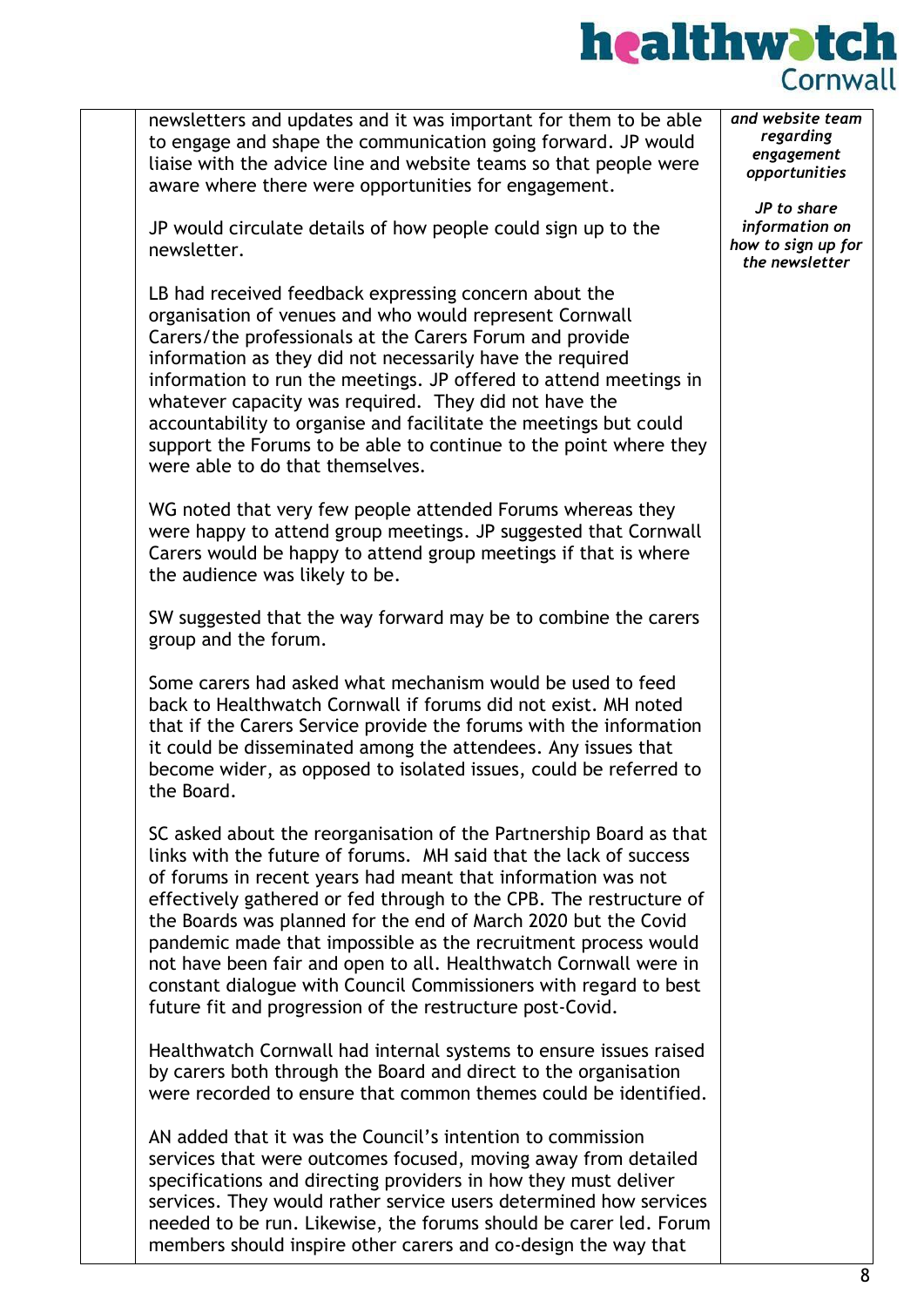|   | The new strategies had been informed by a recent consultation<br>and engagement                                                                                                                                                                                                                                                                                                                                                                                       | AN to share the<br>new strategies<br>for feedback as                                  |
|---|-----------------------------------------------------------------------------------------------------------------------------------------------------------------------------------------------------------------------------------------------------------------------------------------------------------------------------------------------------------------------------------------------------------------------------------------------------------------------|---------------------------------------------------------------------------------------|
|   | AN advised that there had been a delay in the release of the<br>Strategy, which should now be ready to share in the next few days.                                                                                                                                                                                                                                                                                                                                    |                                                                                       |
| 6 | <b>Delivering Better Care</b>                                                                                                                                                                                                                                                                                                                                                                                                                                         |                                                                                       |
|   | NC added that they would be using other services to provide<br>support and would be working with schools to enhance support to<br>young carers and identify at a much earlier age where there might<br>be caring responsibilities. Other funding opportunities were also<br>being explored to enable enhancements to the offer.                                                                                                                                       | Council                                                                               |
|   | JP had an action to reach out to the PCC to share information on<br>the new service and talk about communications etc.                                                                                                                                                                                                                                                                                                                                                | JP to share more<br>information with<br>the Parent Carer                              |
|   | SW requested a statement be provided for cascade to the 2,000+<br>member families of Parent Carers Cornwall to allay any concerns<br>over the changes to the contract and eligibility.                                                                                                                                                                                                                                                                                | NC to provide<br><b>Parent Carers</b><br>Cornwall with a<br>statement to be<br>shared |
|   | SW added that since the launch of the new Carers Service, Parent<br>Carers Cornwall were no longer qualifying for the support they<br>previously received and there had been a number of concerns<br>expressed and issues around communication, especially in the<br>promotion of the recent Young Carers Reference Group meeting.<br>NC accepted that mistakes had been made with promotion and<br>communication for that meeting.                                   |                                                                                       |
|   | NC updated that Barnardo's had been subcontracted by CRCC to<br>deliver the young carers element of the Informal Carers Service<br>incorporating Kernow Young Carers and Cornwall Young Adult<br>Carers. The contract was very different to the previous contract<br>and the approach would be different. The service would be fully<br>integrated with a priority focus on supporting whole families to<br>reduce the impact of caring on children and young people. |                                                                                       |
|   | It was suggested that it would be helpful to have a representative<br>in attendance at the Board from each appropriate partner<br>organisation from the Informal Carers Service to update on<br>outstanding or incomplete actions, in particular somebody from<br>Age UK, who had not yet attended a meeting since the formation<br>of the service.                                                                                                                   | Representative<br>from Age UK<br>requested to<br>attend the next<br>meeting           |
|   | He added that the Boards need to be focused on achieving their<br>objectives and if issues were not being addressed in a timely way<br>then there was scope to raise that at a higher level.                                                                                                                                                                                                                                                                          |                                                                                       |
|   | MH suggested organising a meeting between Forum reps and<br>Healthwatch Cornwall in January to move this forward.                                                                                                                                                                                                                                                                                                                                                     | MH to arrange a<br>meeting                                                            |
|   | forums could be run. These groups could be called whatever the<br>members would like, they did not need to be known as forums.                                                                                                                                                                                                                                                                                                                                        |                                                                                       |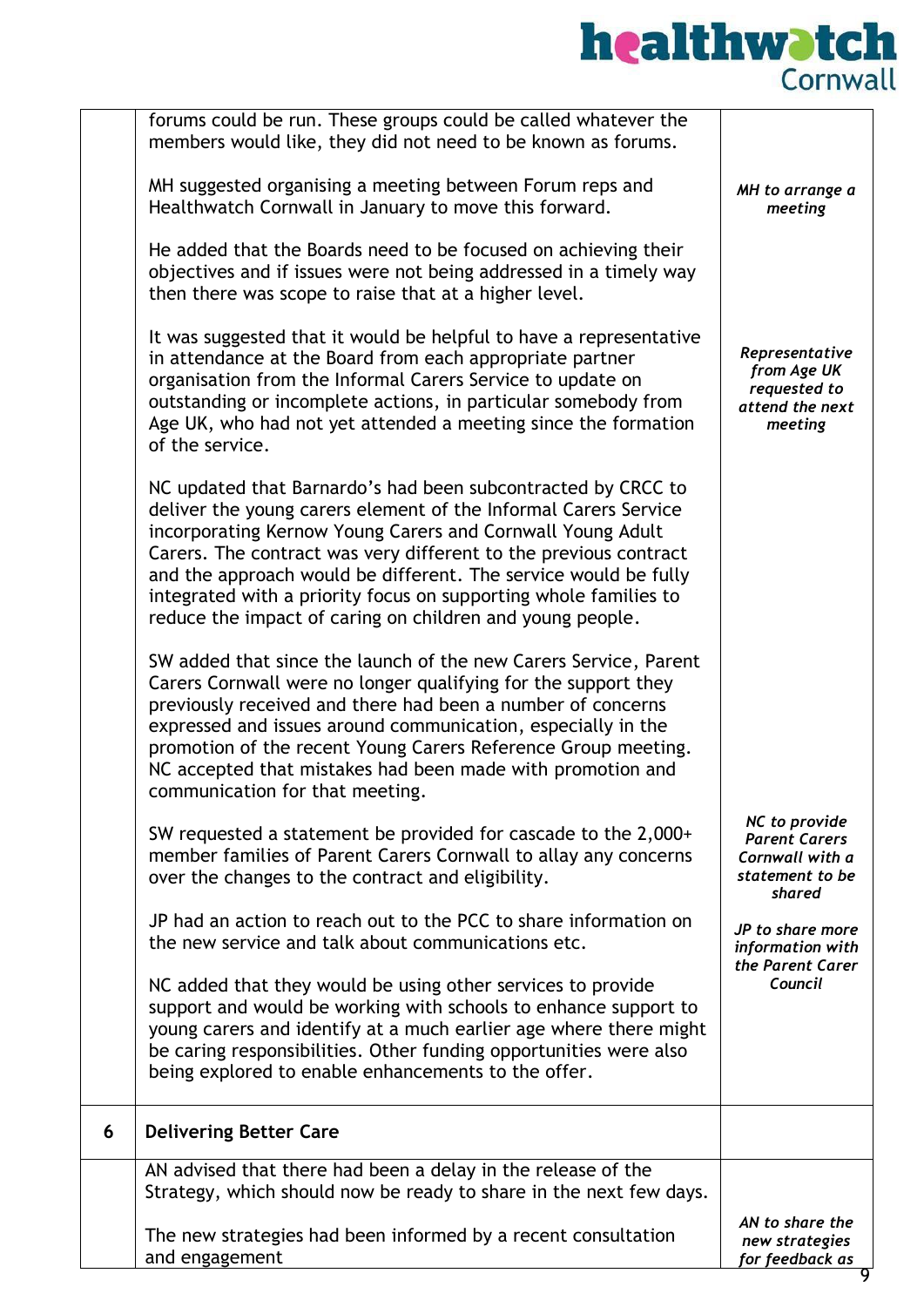|                         |                                                                                                                                                                                                                                                                                                                                                                                                                                                                                                                             | soon as available |
|-------------------------|-----------------------------------------------------------------------------------------------------------------------------------------------------------------------------------------------------------------------------------------------------------------------------------------------------------------------------------------------------------------------------------------------------------------------------------------------------------------------------------------------------------------------------|-------------------|
|                         | Once the strategies were available they would be shared for<br>feedback.                                                                                                                                                                                                                                                                                                                                                                                                                                                    |                   |
|                         | Services needed to change because Adult Social Care and Cornwall<br>Council had significant budget pressures and services needed to be<br>remodelled to ensure they were fit for purpose, met everyone's<br>required outcomes, were as efficient as they could be and<br>delivered in budget.                                                                                                                                                                                                                               |                   |
|                         | The strategies were not about cutting services but rather reshaping<br>them, looking at services that were available in the community<br>and making sure that people were supported to live independently<br>in their own homes.                                                                                                                                                                                                                                                                                            |                   |
|                         | There were two workshops coming up which Board members<br>were welcome to attend. In particular they would like to hear<br>from people over 65.                                                                                                                                                                                                                                                                                                                                                                             |                   |
|                         | DC queried whether, with the increased reliance on them for<br>support, any analysis had been conducted to look at the capacity<br>of community and voluntary organisations and individuals to meet<br>demand. A lot of people had found themselves unable to access<br>care services that they would have qualified for and many people<br>would not be aware what support was available to them.                                                                                                                          |                   |
|                         | AN advised that frequent exercises were carried out looking at<br>people who were waiting for an assessment or had been assessed<br>but the hours they needed were not available, as well as looking at<br>whether they could be supported by services within the<br>community. They had identified that quite a few people could be<br>supported by existing services in the community. The Council<br>wanted to be able to support the most complex individuals who<br>may not be able to access support in a timely way. |                   |
|                         | DC added that ongoing analysis would be extremely helpful and<br>that she understood that Volunteer Cornwall were struggling to<br>meet existing demand from people coming out of hospital etc.,<br>because informal carers do not want to be trained to be formal<br>carers. The impact on informal carers is likely to be more<br>noticeable at best and catastrophic at worst.                                                                                                                                           |                   |
|                         | AN pointed out that it is not intended for volunteers to deliver all<br>services but that voluntary sector organisations have skilled<br>workers who are used to supporting people with complex needs.<br>The new Carers Service is about supporting carers to support each<br>other and help them deliver their caring role.                                                                                                                                                                                               |                   |
| $\overline{\mathbf{z}}$ | NHSEI and Healthwatch England Carer Experience of Hospital<br><b>Discharge Project</b>                                                                                                                                                                                                                                                                                                                                                                                                                                      |                   |
|                         | NS updated the Board on research that Healthwatch Cornwall was<br>undertaking and requested support in recruiting people to take<br>part.                                                                                                                                                                                                                                                                                                                                                                                   |                   |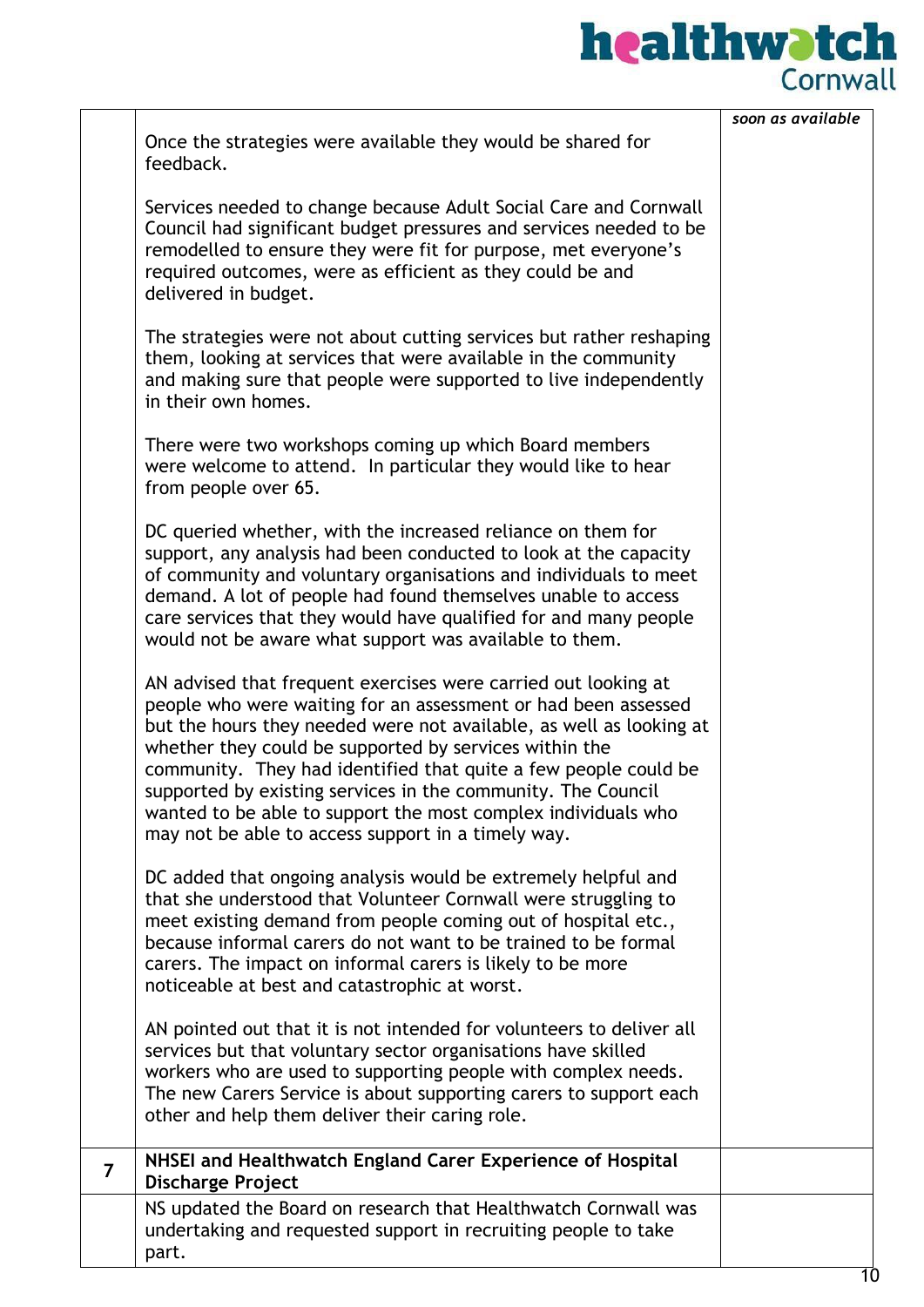## **healthwatch**<br>Cornwall

|    | Healthwatch Cornwall were one of 7 local Healthwatches<br>approached by Healthwatch England to interview carers with<br>recent experiences of their cared for being discharged from<br>hospital.<br>The work would help to inform future regulation, policy change<br>and identify what best practice should look like.<br>There was a very tight timescale for completion of the interviews<br>and MH would circulate more information.<br>The Board were asked to share the information with carers who<br>may be interested in taking part and/or put forward names of<br>individuals who would be willing to be interviewed. Details could<br>be emailed to admin@healthwtchcornwall.co.uk or NS could be<br>contacted direct for further information at<br>Natalie.swann@healthwatchcornwall.co.uk | <b>MH</b> to circulate<br>more information          |
|----|---------------------------------------------------------------------------------------------------------------------------------------------------------------------------------------------------------------------------------------------------------------------------------------------------------------------------------------------------------------------------------------------------------------------------------------------------------------------------------------------------------------------------------------------------------------------------------------------------------------------------------------------------------------------------------------------------------------------------------------------------------------------------------------------------------|-----------------------------------------------------|
| 8  | <b>Trust Carers Group Update</b>                                                                                                                                                                                                                                                                                                                                                                                                                                                                                                                                                                                                                                                                                                                                                                        |                                                     |
|    | Nobody was in attendance to provide this update. MH would<br>circulate up to date figures as soon as they were available.                                                                                                                                                                                                                                                                                                                                                                                                                                                                                                                                                                                                                                                                               | <b>MH</b> to circulate<br>updated figures           |
| 9  | <b>Parent Carers Cornwall Update</b>                                                                                                                                                                                                                                                                                                                                                                                                                                                                                                                                                                                                                                                                                                                                                                    |                                                     |
|    | SW presented her update (circulated with the meeting papers) and<br>noted that Parent Carers Cornwall were busier than ever.                                                                                                                                                                                                                                                                                                                                                                                                                                                                                                                                                                                                                                                                            |                                                     |
| 10 | <b>Falmouth University Research Project - Unpaid Carers</b>                                                                                                                                                                                                                                                                                                                                                                                                                                                                                                                                                                                                                                                                                                                                             |                                                     |
|    | GW provided a summary of this research project into mobile<br>technology as a method of reaching adult unpaid carers across<br>Cornwall.                                                                                                                                                                                                                                                                                                                                                                                                                                                                                                                                                                                                                                                                |                                                     |
|    | The project had gained full NHS ethics approval and was sponsored<br>by CPFT.                                                                                                                                                                                                                                                                                                                                                                                                                                                                                                                                                                                                                                                                                                                           |                                                     |
|    | MH had circulated a flyer and the team were looking to recruit<br>carers to the project and promote the work.                                                                                                                                                                                                                                                                                                                                                                                                                                                                                                                                                                                                                                                                                           |                                                     |
|    | BBC Spotlight had expressed an interest in running a piece and<br>would like to speak to a carer who was either participating in the<br>study or was going to take part. Members were asked to provide<br>GW with details of anyone willing to be interviewed.                                                                                                                                                                                                                                                                                                                                                                                                                                                                                                                                          |                                                     |
|    | GW would present a further update at the next meeting.                                                                                                                                                                                                                                                                                                                                                                                                                                                                                                                                                                                                                                                                                                                                                  | <b>GW</b> to update<br>again at the next<br>meeting |
| 11 | <b>Any Other Business</b>                                                                                                                                                                                                                                                                                                                                                                                                                                                                                                                                                                                                                                                                                                                                                                               |                                                     |
|    | WG updated the Board that she was due to undergo an operation<br>next week and hoped to be well enough to attend the next                                                                                                                                                                                                                                                                                                                                                                                                                                                                                                                                                                                                                                                                               |                                                     |